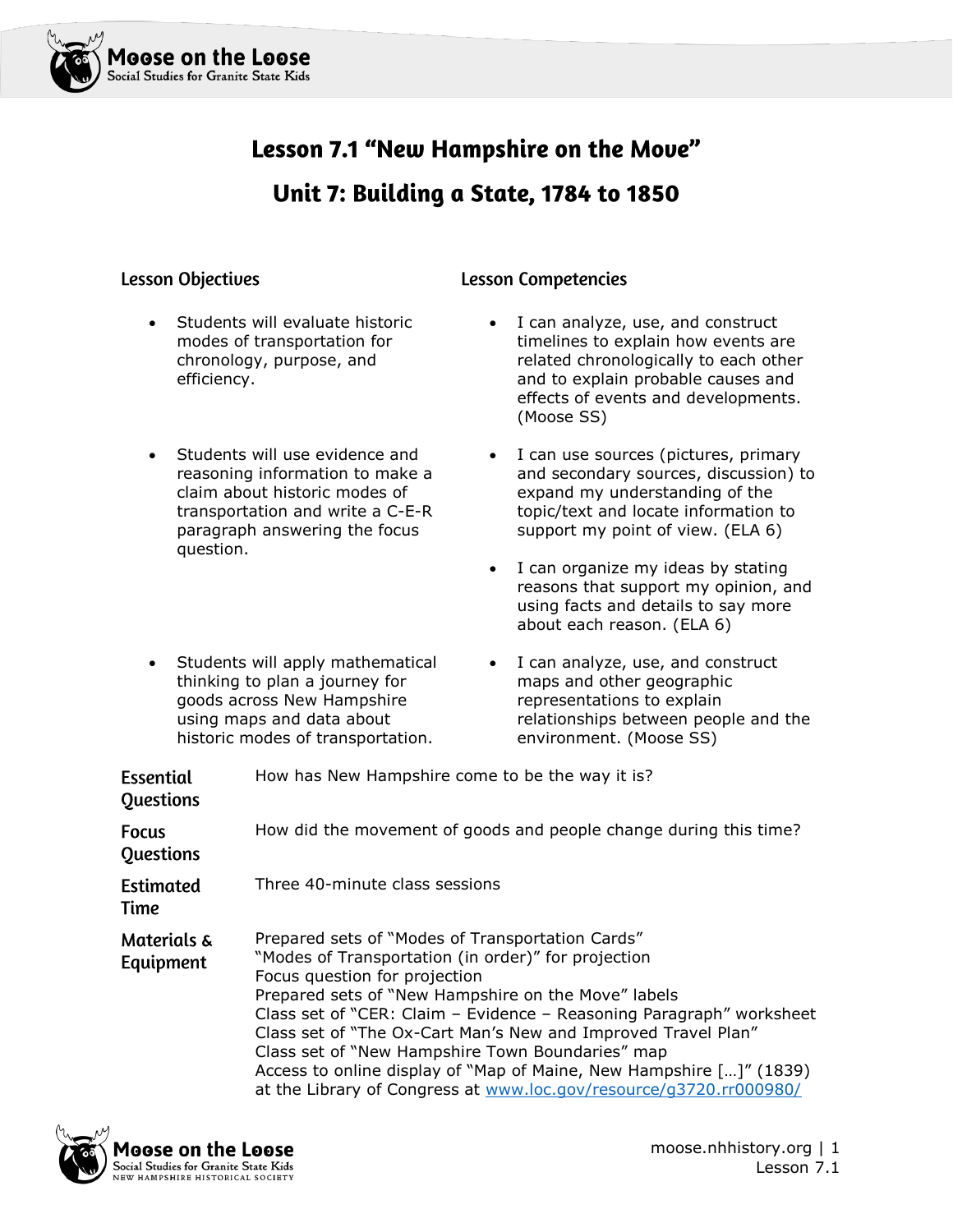### **Educator Introduction & Rationale**

The rapid development of towns that had begun in the 18th century continued well into the 19th century in New Hampshire. New land was settled and towns formed, particularly in the Lakes Region and the North Country. Once the hard work of founding a new settlement was over, though, people began to look beyond the borders of their towns. Travel was hard, uncomfortable, and painfully slow at this time, but economic, political, and even social needs highlighted the importance of being able to move people and goods around the state. In the time from the American Revolution to the Civil War, turnpikes were incorporated by the legislature, enabling transportation, both public and private, that replaced the zig-zag travel on town roads. Canals connected some waterways, making New Hampshire's 40,000 miles of rivers more usable because they bypassed falls and rapids. The state got its first rail line in 1838, and by the Civil War, dozens of small rail companies created a patchwork of rail lines throughout the state. The development of all of these transportation networks transcended local communities and made travel more feasible. Through roads, canals, and eventually railroads, people and goods moved throughout New Hampshire (and beyond). Such connections fostered more communication over greater distances and a greater awareness of state, regional, and national affairs. Please see the educator overview for more information.

This is the first lesson in Unit 7: Building a State. In this lesson, students examine how changing modes of transportation evolved in the state after the American Revolution up until the Civil War. Students begin by defining and sorting various modes of transportation, then apply evidence and reasoning labels to the transportation timeline. They make a claim, then use a graphic to outline and write a C-E-R paragraph. Finally, students work to help the character from Donald Hall's classic book *Ox-Cart Man* by developing a travel plan more efficient than walking 10 days to market. The infographic "Comparing Travel Times" brings the lesson to the modern day. Please adapt all the material in this lesson, as necessary, to meet the needs of the students in your classroom. Please note, lesson vocabulary and definitions are at the end of the document. You may wish to preview these with your students.

Reinforcement activities investigate the evolution of the First Turnpike in New Hampshire and guide students in evaluating the lesson's modes of transportation for efficiency. Three extension activities examine the pros and cons of the modes of transportation, introduce a railroad debate, and direct students to study the innovative Concord Coach further.

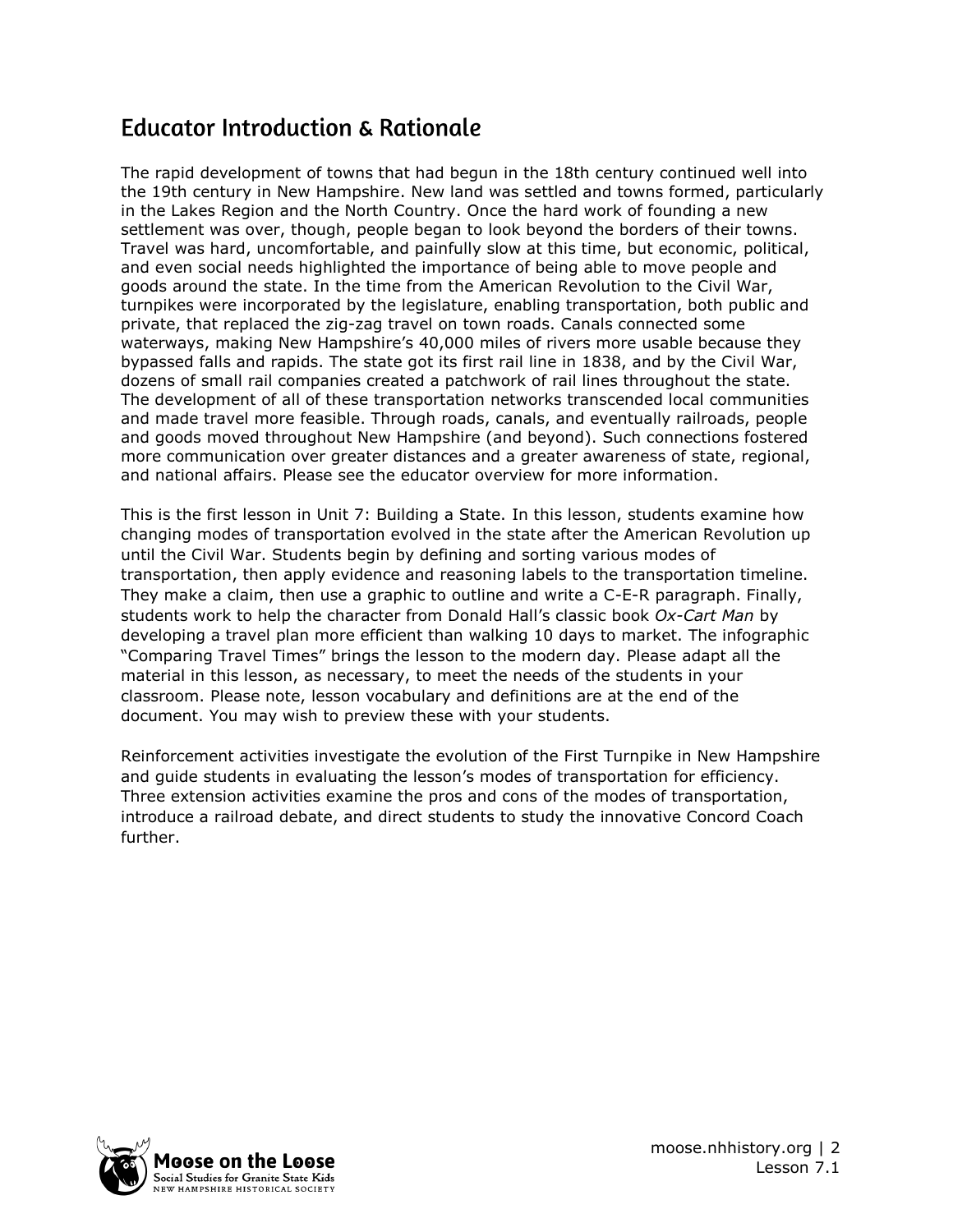## **Learning Activity**

**Activation Transportation shuffle.** Project "Modes of Transportation" or cut out the cards to make sets for individual students or small groups. One by one, review their knowledge of each kind of transportation. Ask:

- What kind of transportation is it?
- How does it work? What resources are necessary for it to function?
- How fast is it?

Ask the students to put the cards in chronological order, from oldest to newest, to represent how long they think people in New Hampshire have been using each mode of transportation. Then, discuss their ideas about the order.

**Expanding transportation in New Hampshire.** Display "Modes of **Direct** Transportation (in order)." Explain to students that each new mode of Instruction & transportation improved on, or made more efficient use of, the **Discussion** existing landscape and the earlier modes of transportation. The new modes of transportation also helped meet new needs of people as the state changed and grew.

> Project or write the focus question, "How did the movement of goods and people change during this time?" Tell students that you will be gathering evidence and reasoning about the evidence so that they will be prepared to make a claim to answer this question.

Guide a student discussion while projecting the correct order of the modes of transportation. Discuss:

- How did each new mode of transportation improve upon those that came before it?
- What did people use the mode of transportation to do?
- What was changing in New Hampshire and the nation that made an expanded transportation system necessary?

Remind students that they have background knowledge to answer these questions. Recall together where this lesson falls in history: after the American Revolution, which ended in 1783, and before the Civil War, which started in 1861. There is also much they know and can reason about modes of transportation systems from their own lives. Remind students that the innovations in modes of transportation didn't immediately cancel out the older modes; people in New Hampshire used all of these modes regularly until the invention of the automobile.

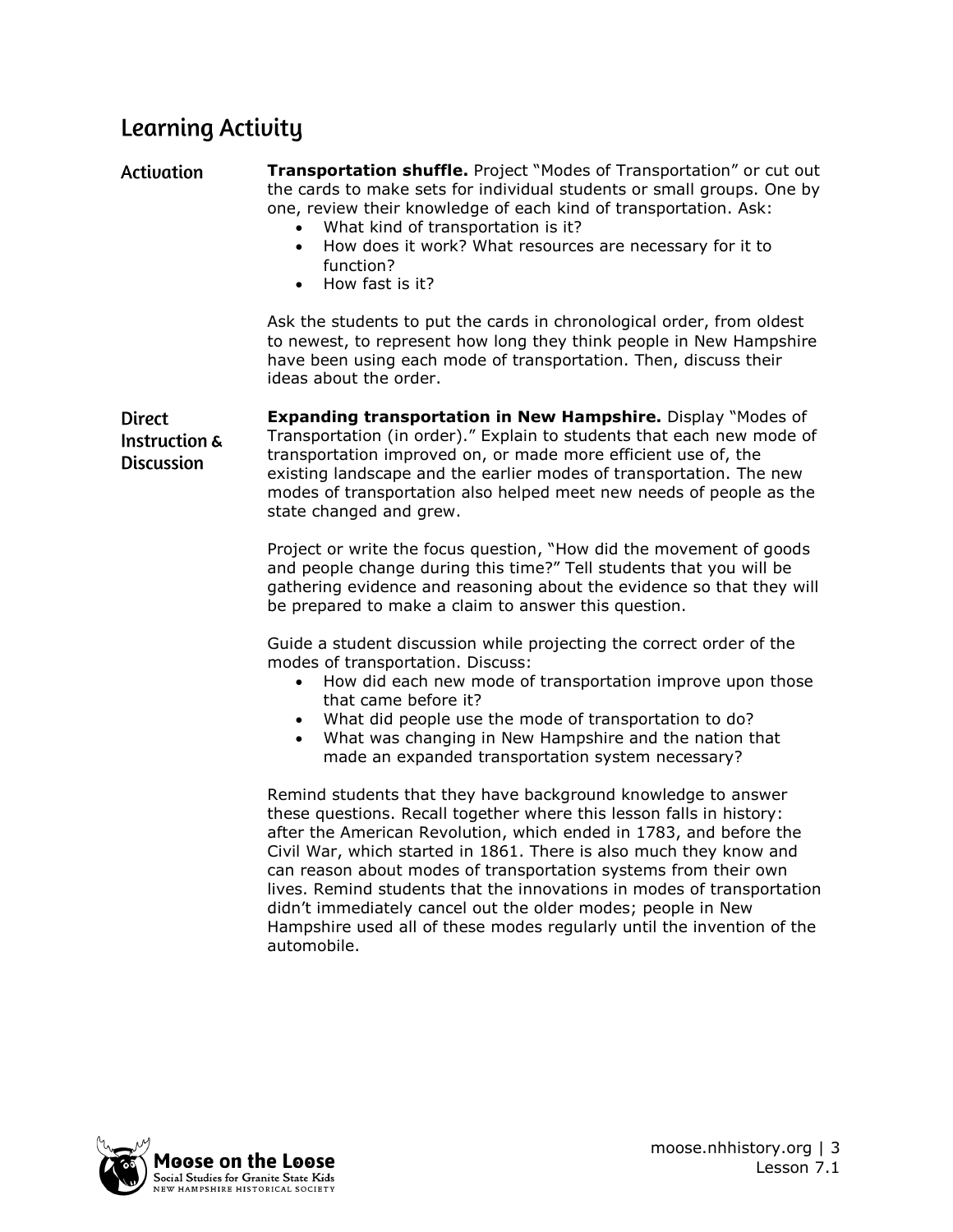When appropriate, distribute the "New Hampshire on the Move" labels. These labels contain both evidence and reasoning to support making a claim about the focus question. Decide best practice for your classroom. Students can work in small groups or individually with just the evidence labels, placing them appropriately along the chronological modes of transportation already constructed by the class, and then write the reasoning themselves. Or, students can sort both evidence and reasoning labels along the continuum. You could also model placing reading and placing evidence together as a class and break into pairs to discuss reasoning. The result of discussion will be a collaboratively constructed infographic that can be displayed in the classroom.

**Teaching tip:** The "New Hampshire on the Move: Sample Layout" is one suggested way of organizing the information. It is unlikely to be helpful to students because not only is the font small but also could be overwhelming in the amount of information presented.

**Teaching tip:** This is a good spot to pause if you divide the lesson between teaching sessions.

**Making a claim.** When the class has completed both evidence and reasoning about changing modes of transportation in New Hampshire during this time, recall student attention to the focus question, "How did the movement of goods and people change during this time?" Invite students individually to write claims answering the question. Appropriate claims include:

- During this time, transportation networks got faster and more efficient.
- During this time, many kinds of transportation networks developed, which let people make more connections.
- During this time, more people and goods were able to be moved throughout New Hampshire more quickly.
- People became more aware of the larger state and nation they lived in because transportation networks at this time connected them more than before.
- Transportation created more and faster communication throughout the state and nation during this time.

Once all students have developed claims, ready your students for writing a C-E-R paragraph answering the question. Remind students that they have already developed all the content for the paragraph; they only need to put it in paragraph form. Use the provided graphic "CER: Claim – Evidence – Reasoning Paragraph" to structure the writing process.

**Teaching tip:** This is a good spot to pause if you divide the lesson between teaching sessions.

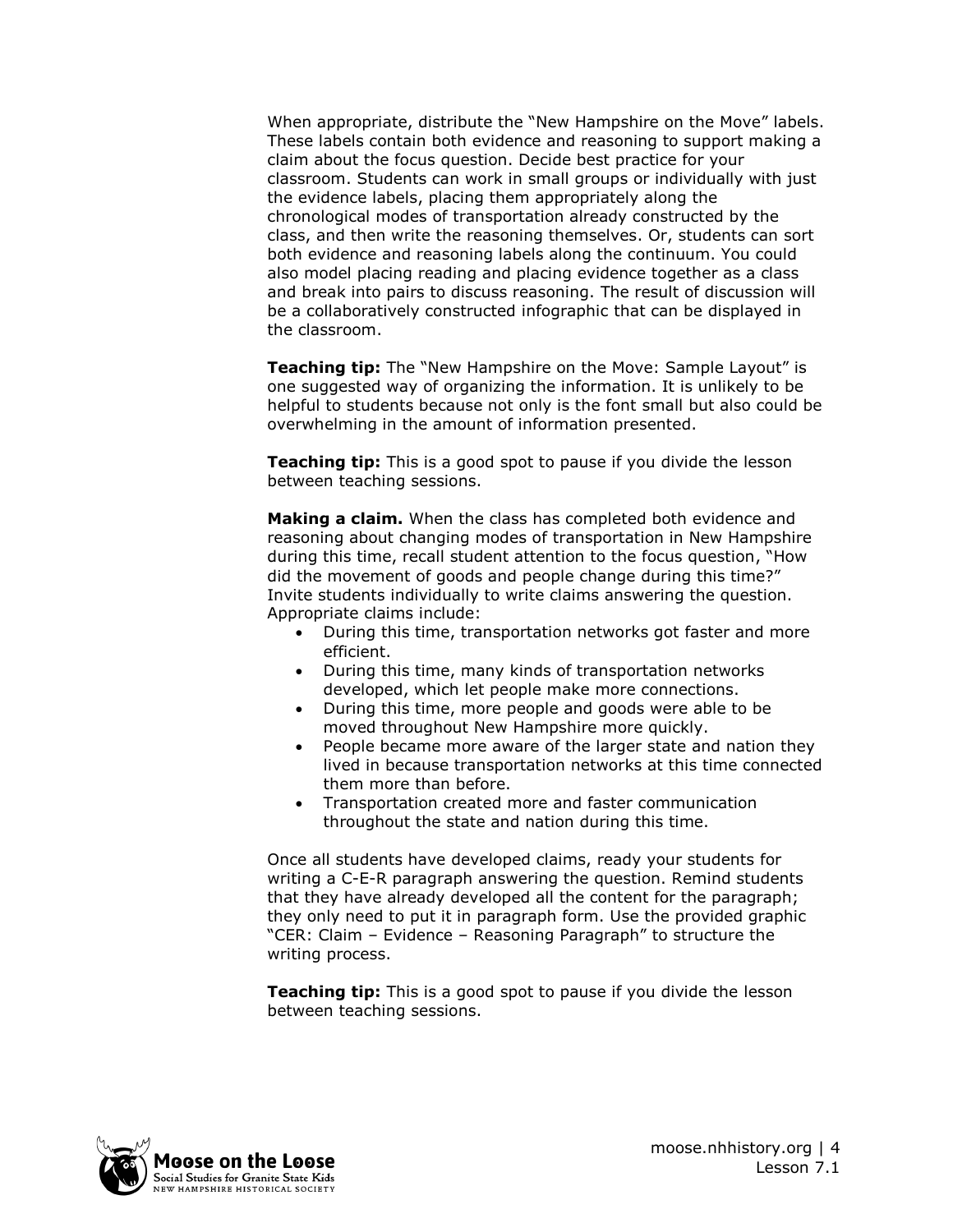**Get the goods to Portsmouth market.** Explain to students that now Independent that they are familiar with the historic modes of transportation, they Practice will use data from primary and secondary sources to make a plan for getting goods from one part of the state to another. Distribute "The Ox-Cart Man's New and Improved Plan" and have students work individually or in pairs. The activity requires access to an online map, "Map of Maine, New Hampshire, Vermont, Massachusetts, Rhode Island, and Connecticut exhibiting the post offices, post roads, canals, rail roads, &c." at [www.loc.gov/resource/g3720.rr000980/.](http://www.loc.gov/resource/g3720.rr000980/) It is also listed in the Additional Resources section.

> **Teaching tip:** This activity is inspired by Donald Hall's book *Ox-Cart Man*. While knowledge of the story isn't necessary to complete the task, it may improve student engagement. If students are not familiar with the book, read it aloud or in small groups before completing this activity.

Reflection **Compare plans.** In small groups, review completed plans with students. What was similar about their plans? What was different? Would they change anything about their plan having heard about other ideas?

> A natural follow-up activity is to bring transportation networks into the present day. Project and discuss the "Comparing Travel Times" infographic.

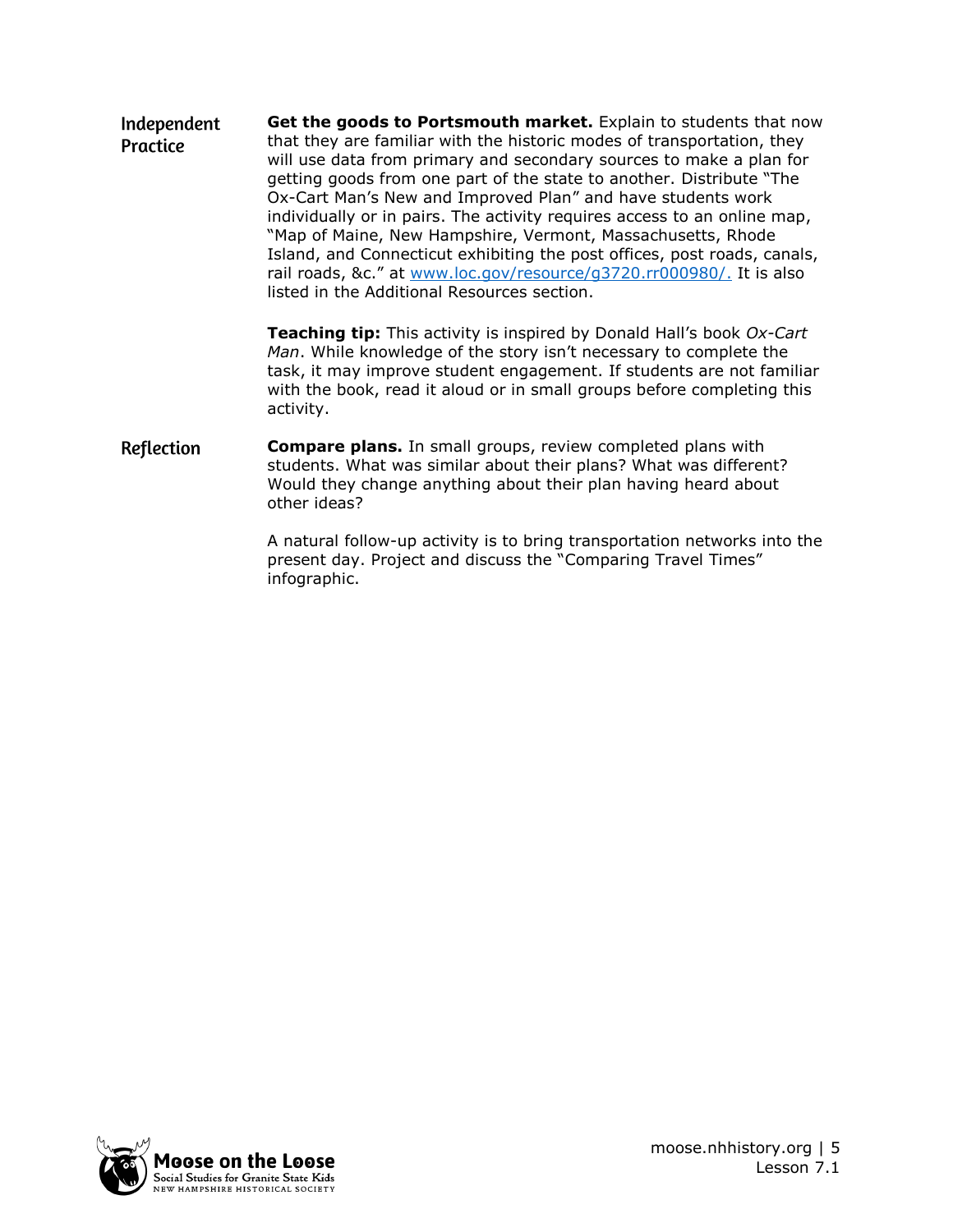1. **Turnpikes then and now.** Revisit the word "turnpike." What Reinforcement do students think of when they hear that word? Share with students that the concept of a turnpike was brought to the American colonies by the English, who had created a system of roads that required a toll, or small payment, from people who used them. The roads actually had a barrier of posts ("pikes") that would be turned or moved out of the way once the traveler had paid the toll. Ask students why they think a toll was required and what that money would be used to do. Then, listen to this story that aired on NHPR about New Hampshire's first turnpike, which is still used today as Route 4. [www.nhpr.org/nh-news/2014-01-02/marking-history-first-new](http://www.nhpr.org/nh-news/2014-01-02/marking-history-first-new-hampshire-turnpike-in-northwood)[hampshire-turnpike-in-northwood](http://www.nhpr.org/nh-news/2014-01-02/marking-history-first-new-hampshire-turnpike-in-northwood)

> Create a Venn diagram to organize the details about what the first turnpike was like long ago and what it is like today.

- 2. **Efficient transportation.** Return to "Modes of Transportation" cards. Have students rank the cards in order from least to most **efficient** for moving people or goods. Encourage students to think about which modes could move faster or slower, which could carry more or less, which depended on other elements (e.g., roads, rails), and which was more or less expensive to use. Students may also think about which mode of transportation is closer to the starting and ending points of the planned journey.
- **Extension** 1. **Transportation pros and cons.** Provide students with the "Transportation Systems: Pros and Cons" worksheet and provide scissors and glue or tape. Have students work together to reflect on the content and add it to the chart.
	- 2. **Railroad debate.** Tell students to imagine that they are living in their town back in 1838. Construction of rail systems is spreading all over New England and the rail company wants to extend its line through their town. Look at a map of the town today or contact your local historical society for help with finding historical maps. Have students work together to make a plan for where the railroad should run. Consider assigning some students to be against the railroad coming through town and to organize their reasons. Hold a mock town meeting for both sides to present their arguments.
	- 3. **The Concord Coach.** This innovative stagecoach was among New Hampshire's greatest contributions to the evolution of transportation, not just in the state but around the world. Visit the Abbot-Downing Historical Society's website at [concordcoach.org/](https://concordcoach.org/) to read more about the company. Create 19th-century advertising posters for the coach of choice. Challenge students to think about the audience for their advertisement. Is there a certain industry or business opportunity the coach could serve?

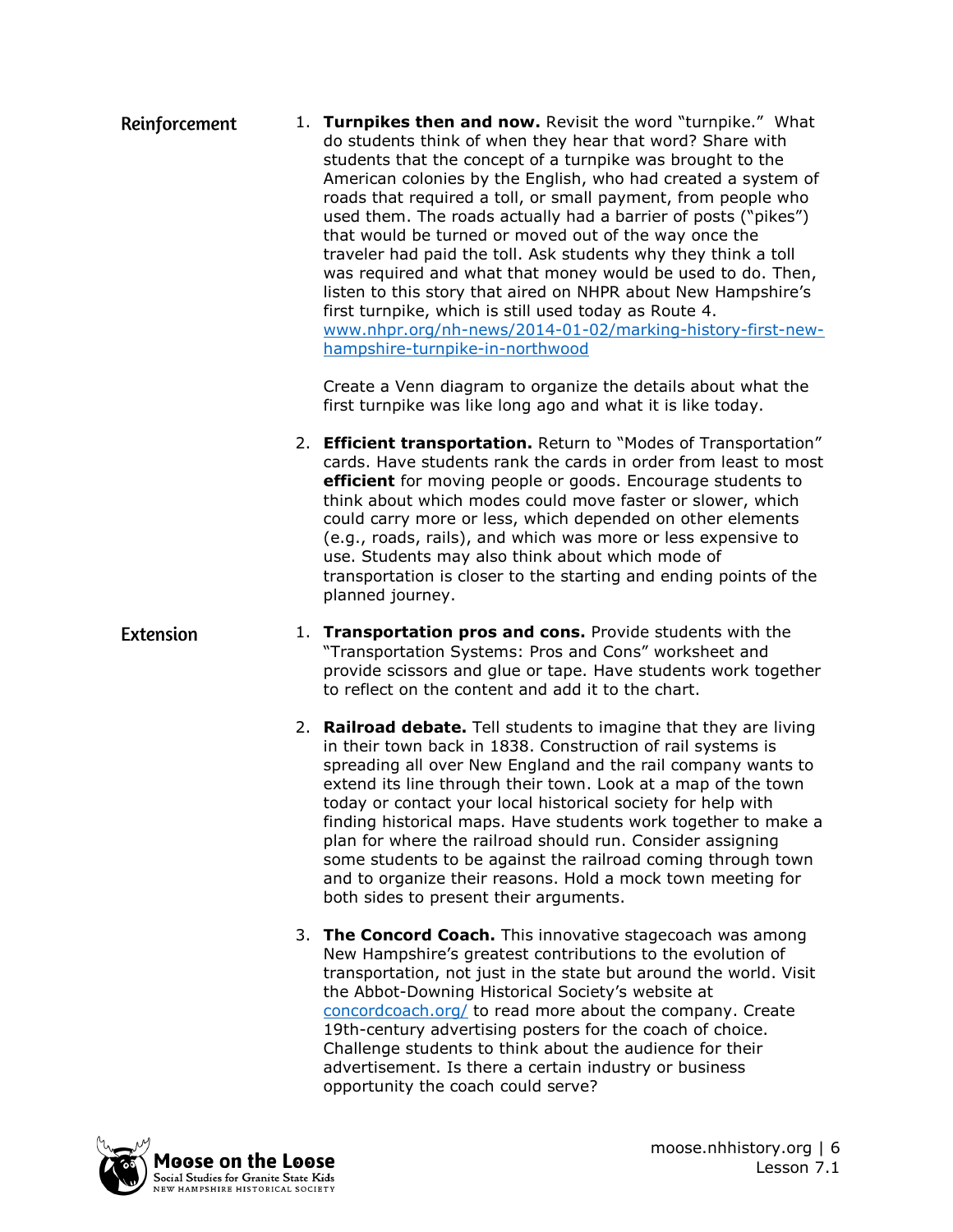### **Supporting Materials**

- Abbot-Downing Historical Society. [concordcoach.org/](https://concordcoach.org/)
- Comparing Travel Times Infographic from Moose on the Loose
- New Hampshire Town Boundaries, 2018. NH GRANIT Database, Complex Systems Research Center, University of New Hampshire.
- *Map of Maine, New Hampshire, Vermont, Massachusetts, Rhode Island, and Connecticut exhibiting the post offices, post roads, canals, rail roads, &c.* Courtesy of Library of Congress. [hdl.loc.gov/loc.gmd/g3720.rr000980](http://hdl.loc.gov/loc.gmd/g3720.rr000980)
- Michael Brindley. *Marking History: First New Hampshire Turnpike In Northwood.* New Hampshire Public Radio. [www.nhpr.org/nh-news/2014-01-02/marking](http://www.nhpr.org/nh-news/2014-01-02/marking-history-first-new-hampshire-turnpike-in-northwood)[history-first-new-hampshire-turnpike-in-northwood](http://www.nhpr.org/nh-news/2014-01-02/marking-history-first-new-hampshire-turnpike-in-northwood)

#### **Additional Resources**

- "Cost of Early Railway Freight Movements." Mountaintop Historical Society. [www.catskillarchive.com/rrextra/abrw18.Html](http://www.catskillarchive.com/rrextra/abrw18.Html)
- "Economic Impact of the Erie and Chenango Canal." The Farmers Museum. [www.harvestofhistory.org/wp-content/uploads/2021/04/DL-Economic-Impact-of-](http://www.harvestofhistory.org/wp-content/uploads/2021/04/DL-Economic-Impact-of-Canals-Activity-Sheet.pdf)[Canals-Activity-Sheet.pdf](http://www.harvestofhistory.org/wp-content/uploads/2021/04/DL-Economic-Impact-of-Canals-Activity-Sheet.pdf)
- Waterman, W.R. "The Fourth New Hampshire Turnpike." Historical New Hampshire, November 1960.

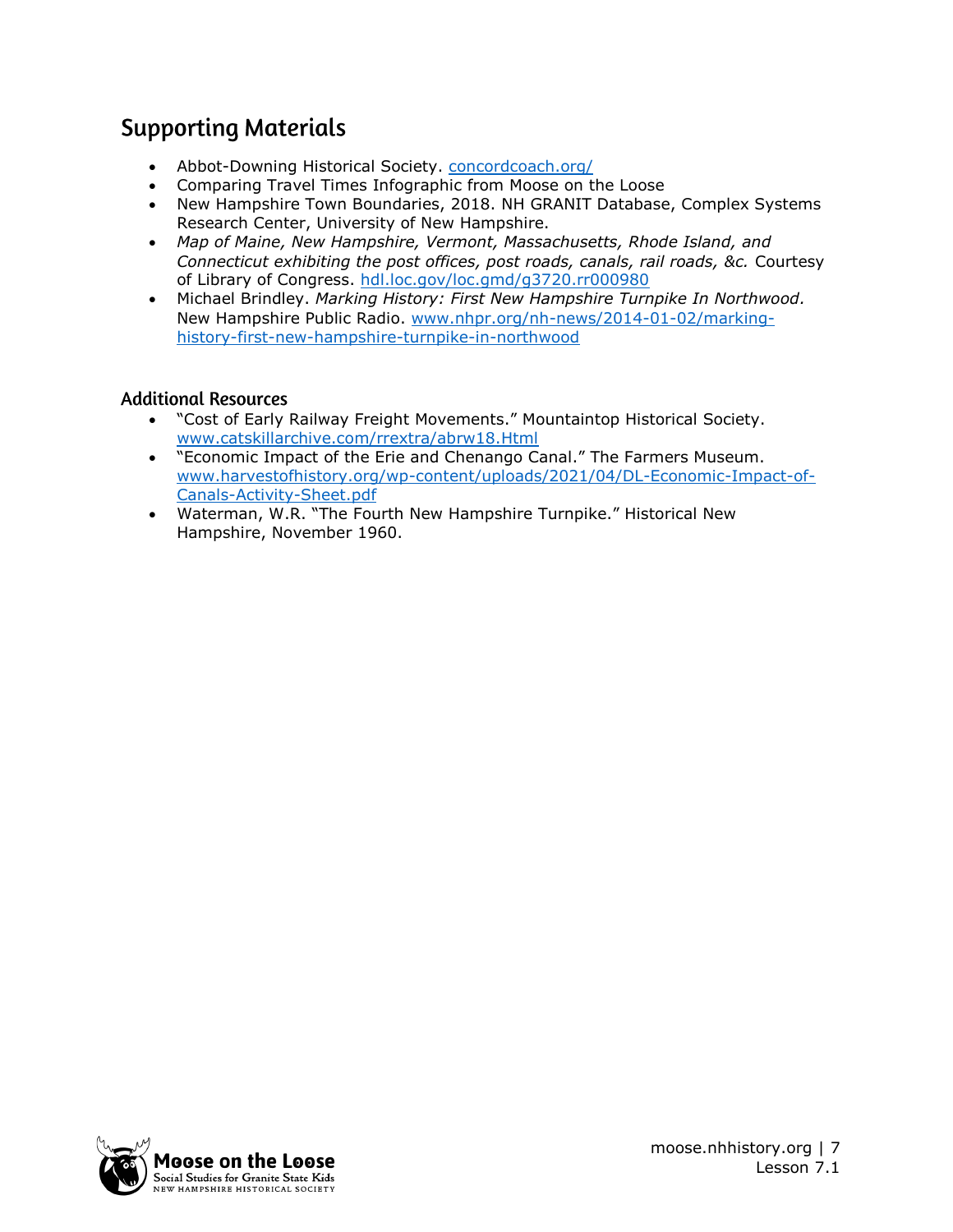### **Standards**

#### "Moose on the Loose" Content:

Students will understand that economic activities in New Hampshire were varied and have changed over time with improvements in transportation and technology. (3-5.T4.1)

#### "Moose on the Loose" Skills:

- $\checkmark$  Gathering, Interpreting, and Using Evidence (3-5.S1.2)
- ✓ Communicating and Critiquing Conclusions (3-5.S2.1, 3-5.S2.2)
- $\checkmark$  Effective Historical Thinking (3-5.S3.1)
- $\checkmark$  Comprehensive Geographic Reasoning (3-5.S4.1)
- ✓ Understanding Economics and Economic Systems (3-5.S5.1)

#### **New Hampshire Social Studies Frameworks:**

- ✓ Economics: Economics and the Individual (SS:EC:4:1.2)
- ✓ Economics: Basic Economic Concepts (SS:EC:4:2.2, SS:EC:4:2.3)
- ✓ Economics: Financial Institutions and the Government (SS:EC:4:4.1)
- $\checkmark$  Geography: The World in Spatial Terms (SS: GE: 4:1.2, SS: GE: 4:1.5)
- ✓ Geography: Environment and Society (SS:GE:4:5.5)
- ✓ US / NH History: Contacts, Exchanges & International Relations (SS:HI:4:2.1)
- ✓ US / NH History: Economic Systems & Technology (SS:HI:4:4.1, SS:HI:4:4.2, SS:HI:4:4.3)

#### **NCSS Themes:**

- $\checkmark$  Theme 2: Time, Continuity, and Change
- ✓ Theme 3: People, Places, and Environments
- ✓ Theme 7: Production, Distribution, and Governance
- $\checkmark$  Theme 8: Science, Technology, and Society

#### **C3 Frameworks:**

- ✓ Economic Decision Making (D2.Eco.1.3-5, D2.Eco.2.3-5)
- ✓ Exchange and Markets (D2.Eco.3.3-5)
- ✓ Geographic Representations: Spatial Views of the World (D2.Geo.2.3-5)
- ✓ Human Population: Spatial Patterns and Movements (D2.Geo.7.3-5)
- $\checkmark$  Change, Continuity, and Context (D2.His.1.3-5)
- ✓ Causation and Argumentation (D2.His.16.3-5)
- $\checkmark$  Gathering and Evaluating Sources (D3.1.3-5)
- ✓ Developing Claims and Using Evidence (D3.3.3-5, D3.4.3-5)
- ✓ Communicating Conclusions (D4.1.3-5)

#### **Common Core ELA:**

- $\checkmark$  Key Ideas and Details in Informational Text (RI.4.3)
- $\checkmark$  Craft and Structure in Informational Text (RI.4.4, RI.4.5)
- $\checkmark$  Text Types and Purposes in Writing (W.4.2, W.4.2a, W.4.2b, W.4.2e)
- $\checkmark$  Production and Distribution of Writing (W.4.4)
- ✓ Presentation of Knowledge and Ideas (SL.4.4)
- $\checkmark$  Vocabulary Acquisition and Use (L.4.6)

#### **Common Core Math:**

 $\checkmark$  Solve problems involving measurement and conversion of measurements from a larger unit to a smaller unit in Measurement and Data (4.MD.A.1, 4.MD.A.2)